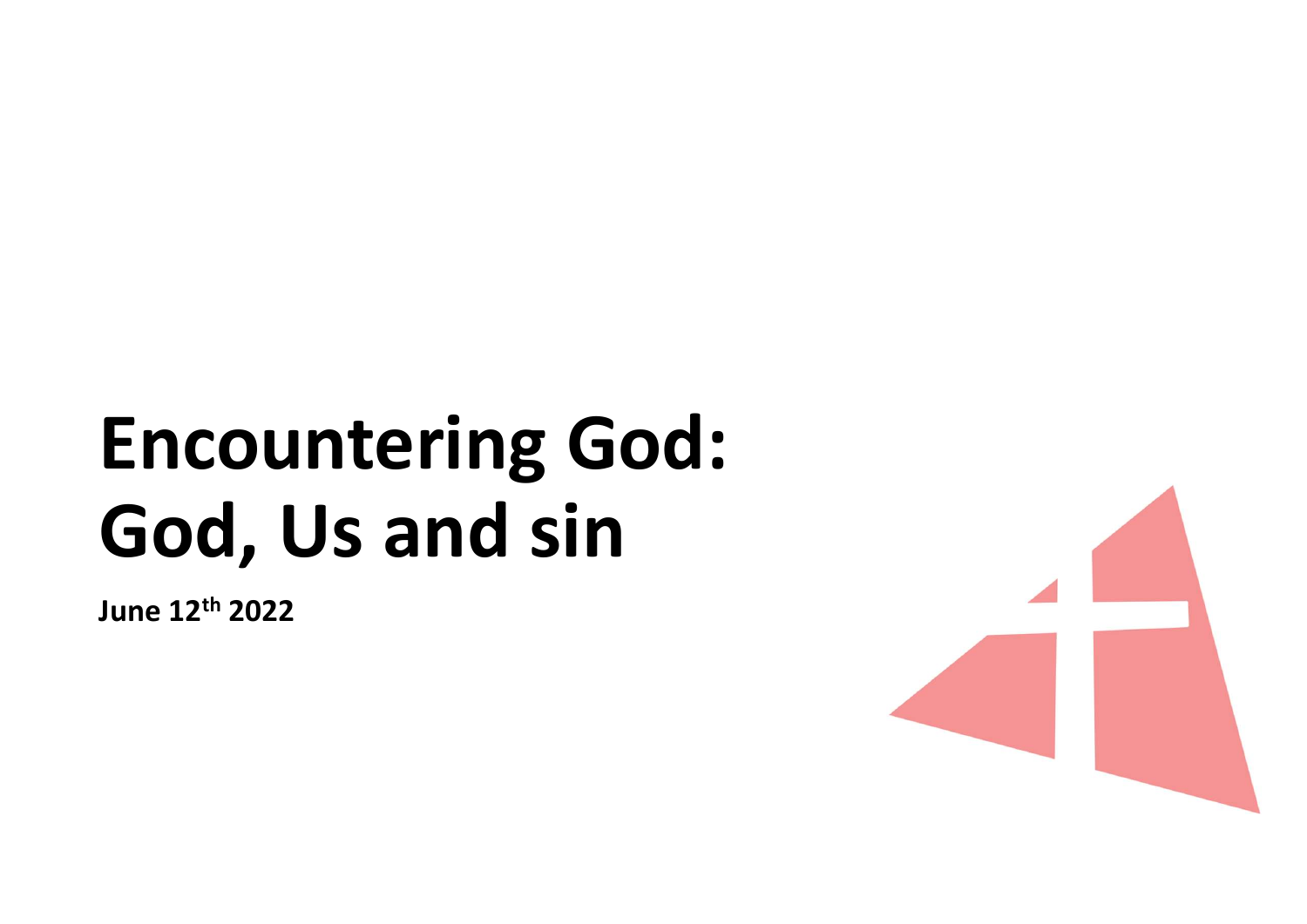### Today's passage

Psalm 103:8-19 The LORD is merciful and gracious, slow to anger, and abundant in mercy. He will not always chide: neither will he keep his anger forever. He has not dealt with us according to our sins; nor rewarded us according to our iniquities. For as the heaven is high above the earth, so great is his mercy toward them that fear him. As far as the east is from the west, so far has he removed our transgressions from us. Like as a father pities his children, so the LORD pities them that fear him. For he knows our frame; he remembers that we are dust. As for man, his days are as grass: as a flower of the field, so he flourishes. For the wind passes over it, and it is gone; and the place there shall know it no more. But the mercy of the LORD is from everlasting to everlasting upon them that fear him, and his righteousness unto children's children; To such as keep his covenant, and to those that remember his commandments to do them. The LORD has prepared his throne in the heavens; and his kingdom rules over all.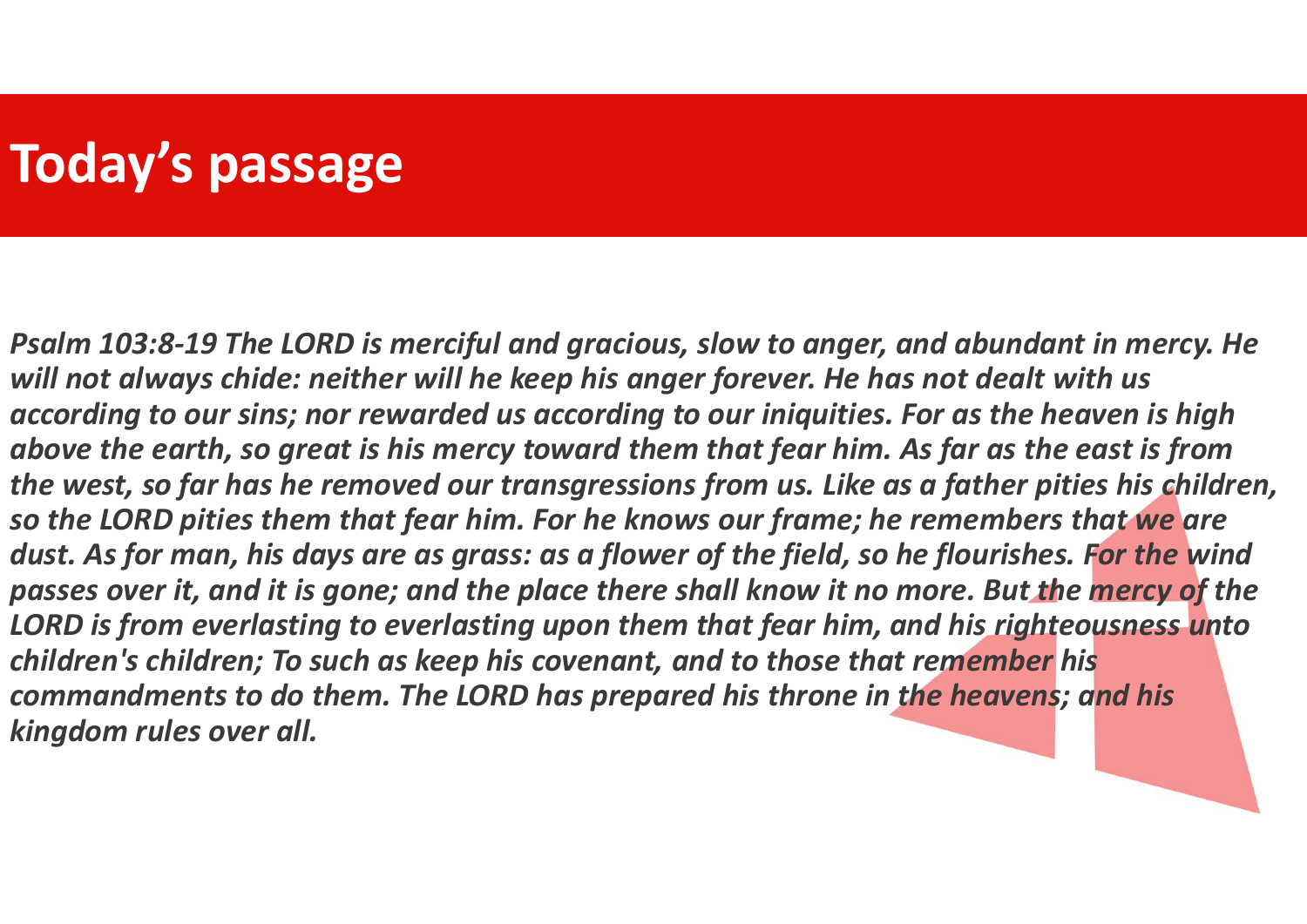### God's Character

Psalm 103:8-14 The LORD is merciful and gracious, slow to anger, and abundant in mercy. He will not always chide: neither will he keep his anger forever. He has not dealt with us according to our sins; nor rewarded us according to our iniquities. For as the heaven is high above the earth, so great is his mercy toward them that fear him. As far as the east is from the west, so far has he removed our transgressions from us. Like as a father pities his children, so the LORD pities them that fear him. For he knows our frame; he remembers that we are dust.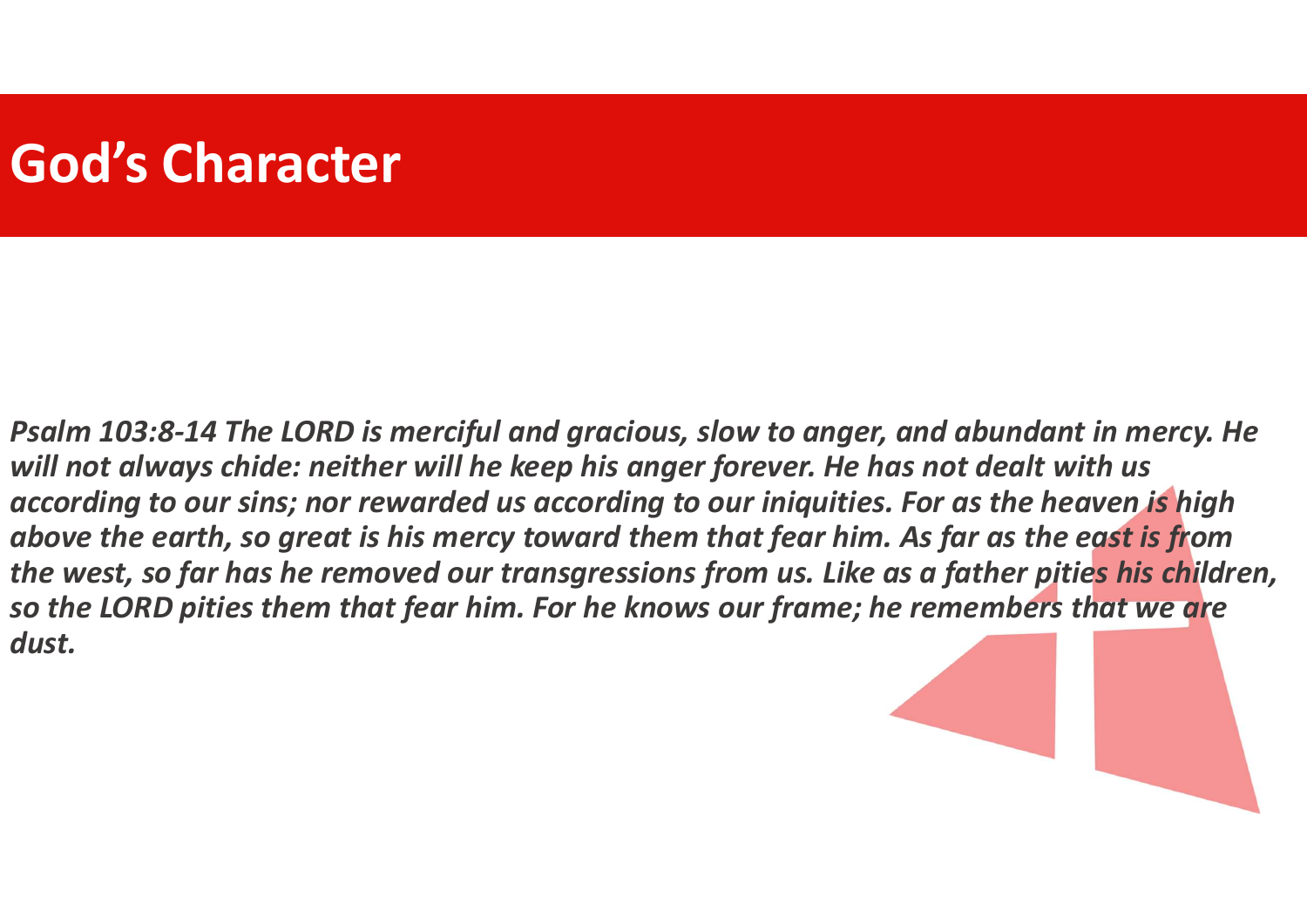## Our worldly identity

Psalm 103:15-16 As for man, his days are as grass: as a flower of the field, so he flourishes. For the wind passes over it, and it is gone; and the place there shall know it no more.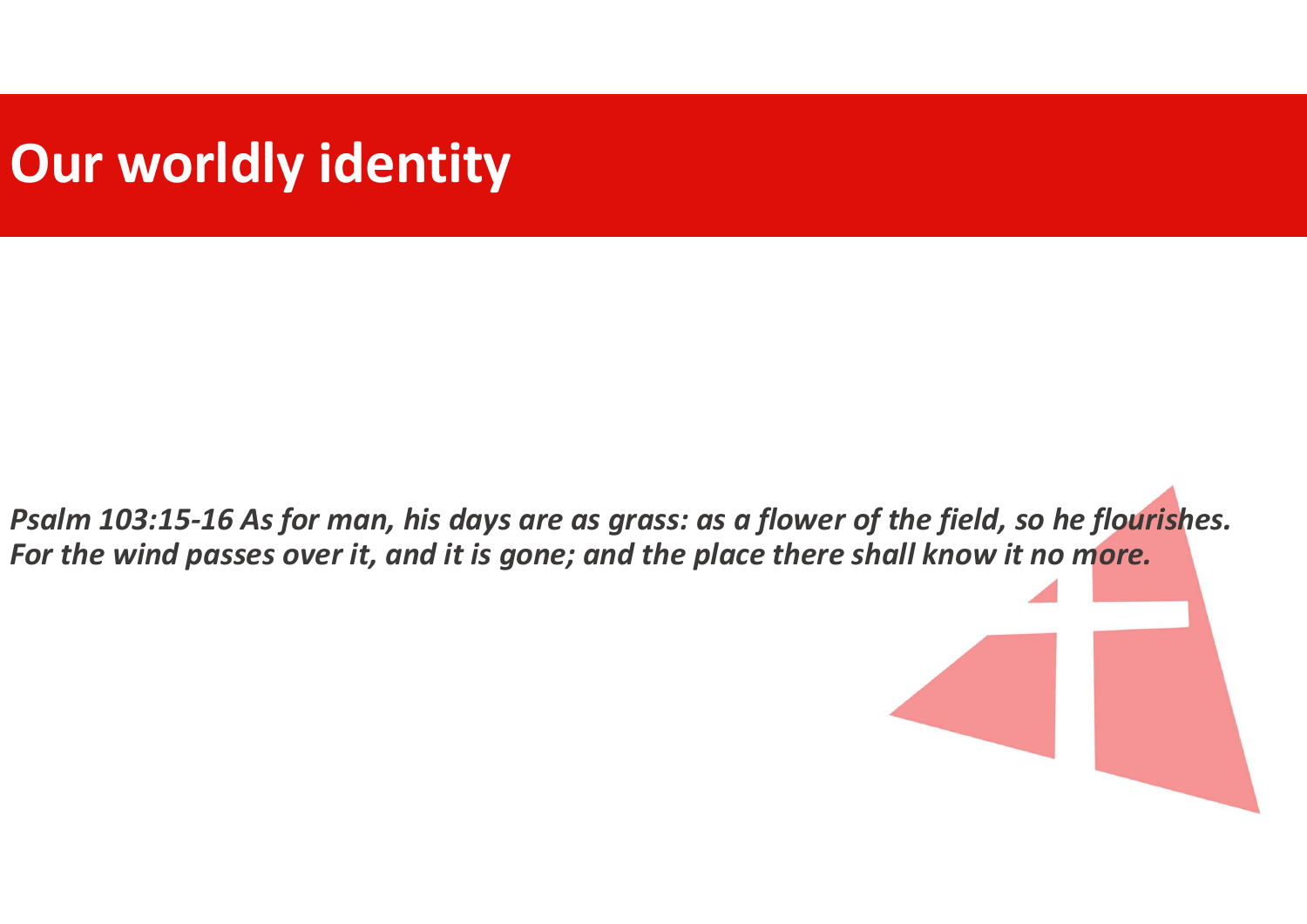### Our Identity in God

Psalm 103:17-19 But the mercy of the LORD is from everlasting to everlasting upon them that fear him, and his righteousness unto children's children; To such as keep his covenant, and to those that remember his commandments to do them. The LORD has prepared his throne in the heavens; and his kingdom rules over all.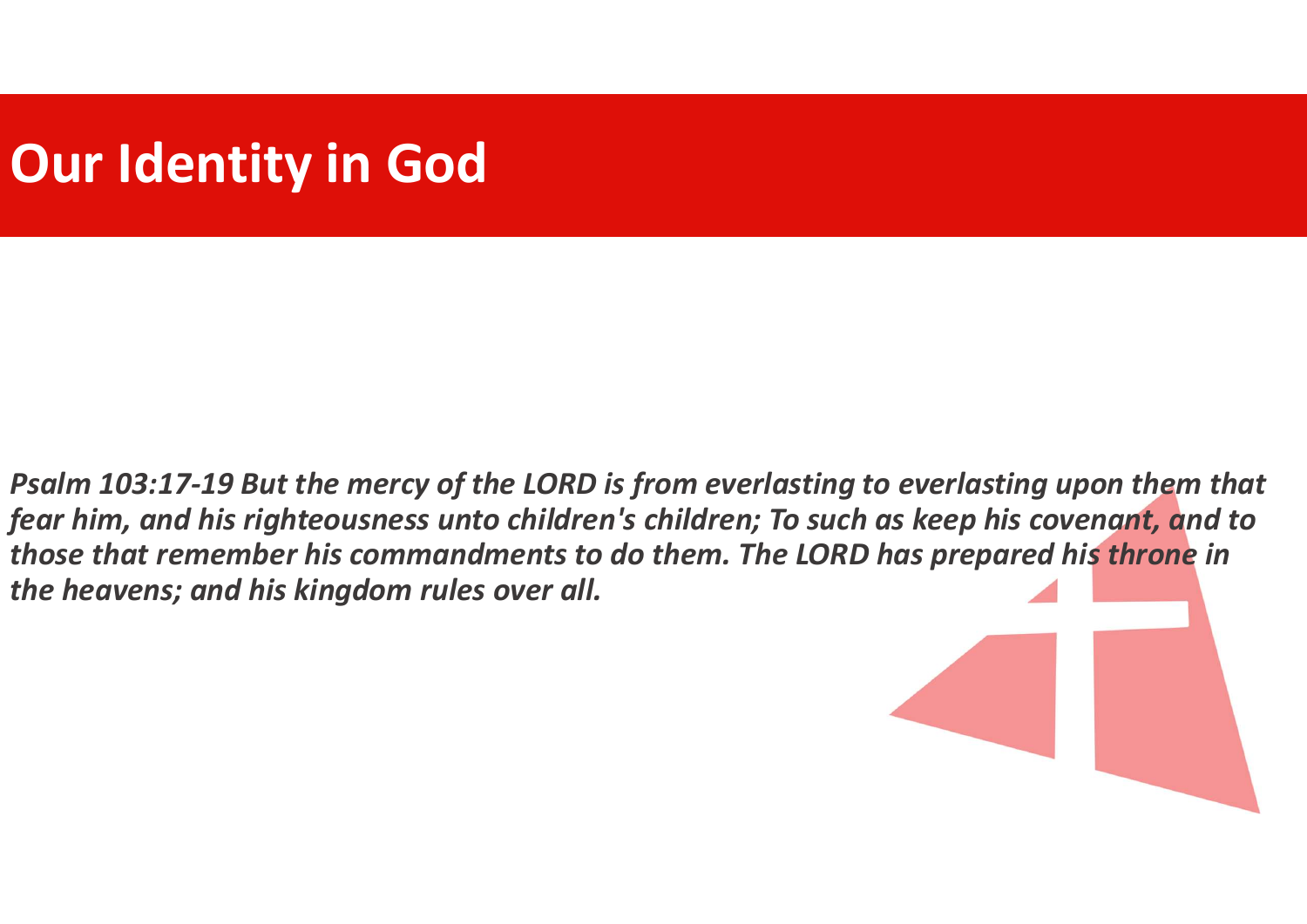# Possible Themes for Soaking **POSSible Themes for Soaking**<br>
• How does God see me? How does He deal with my sin?<br>
• Who am I in God's eyes?<br>
• Not in my own eyes, the eyes of other people, etc.<br>
• What is the focus of my life?

- o How does God see me? How does He deal with my sin?
- - Not in my own eyes, the eyes of other people, etc.
- What is the focus of my life?